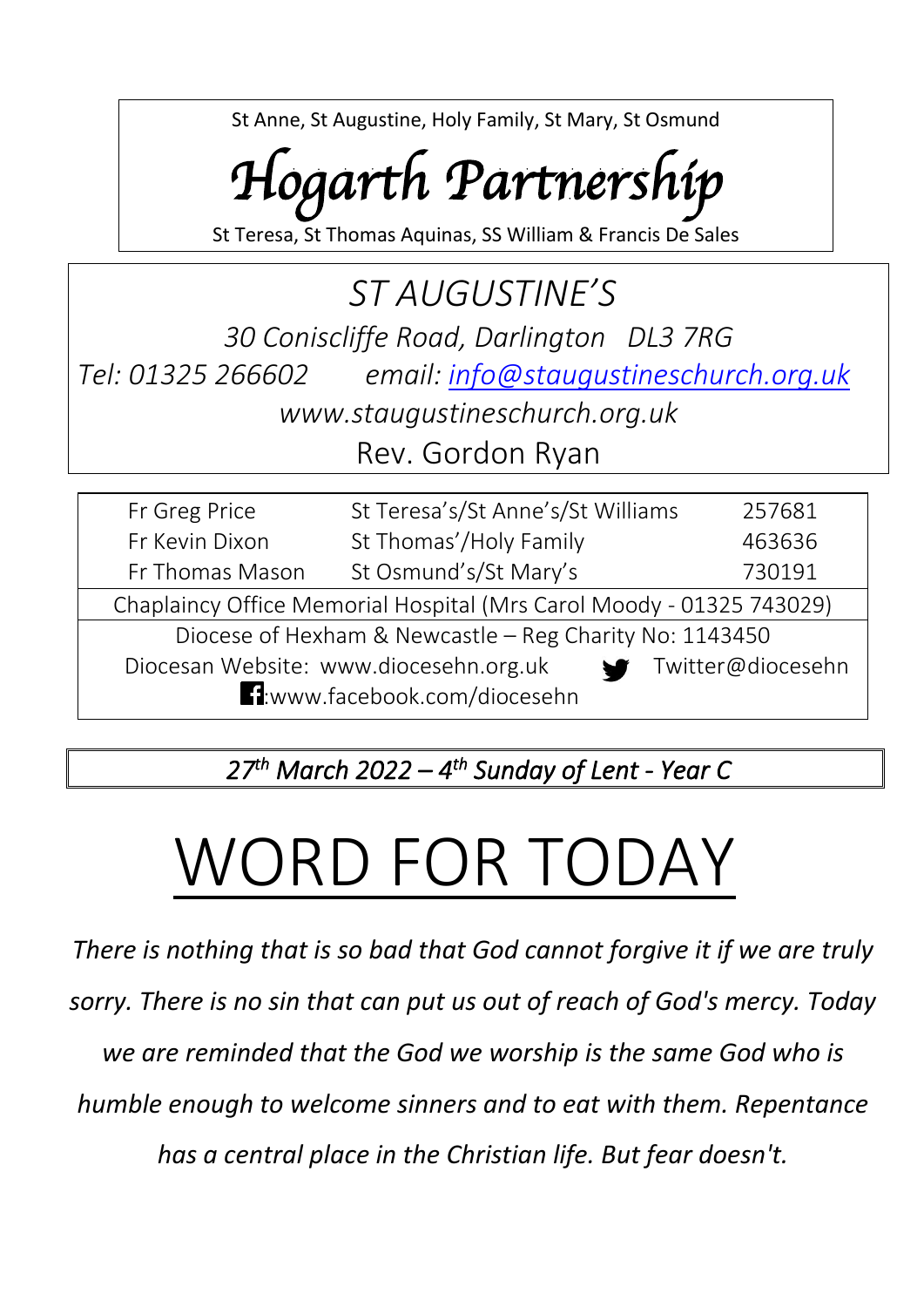## St Augustine's Church No longer required to book in for Sunday Mass

Sunday 27<sup>th</sup> March – 9.15am – George & Delia Lancaster RIP Sunday 27th March – 6.30pm – Mary & Rose Kane RIP Sunday 3<sup>rd</sup> April- 9.15am – Michael Lindsay RIP Sunday 3<sup>rd</sup> April – 6.30pm – Virgilio Tanganan RIP

## We will continue with our own guidelines as below.

- NO bookings required for the Sunday or weekday masses
- You are encouraged to continue to wear a face covering
- Sanitise hands on entry to the Church
- Social distancing still best practice perhaps if somebody is sitting down in front of you, don't use the kneelers.

#### FIRST COMMUNION PREPARATION

There will be 4 sessions before the children make their First Communion. The second session takes place this **Thursday 31<sup>st</sup> March** in Church at 6pm lasting for an hour, Fr Gordon would also like to meet with the parents at the same time.

The remaining two sessions are on

Thursday 28<sup>th</sup> April Thursday 12<sup>th</sup> May First Communion will take place on Saturday 21<sup>st</sup> and 28<sup>th</sup> May at 10.00am.

#### **MEETINGS**

Liturgy Meeting Wednesday 30<sup>th</sup> March after 7.00pm Mass to discuss Holy Week and Easter preparations.

#### SUNDAY COFFEES AFTER MASS

The kitchen extension started on Monday 14<sup>th</sup> March. We are still going to provide coffees and biscuits after Mass. If we can make it work, we might perhaps get some of our groups back in to continue on a monthly basis. All donations will be given to a local charity.

#### WANTED VOLUNTEERS

• WELCOMERS, READERS, CHILDREN'S LITURGY, FLOWERS/CHURCH DISPLAYS

There are sheets at the back of Church if you would like to sign up or find out more information. The more volunteers we have the less of a burden it becomes.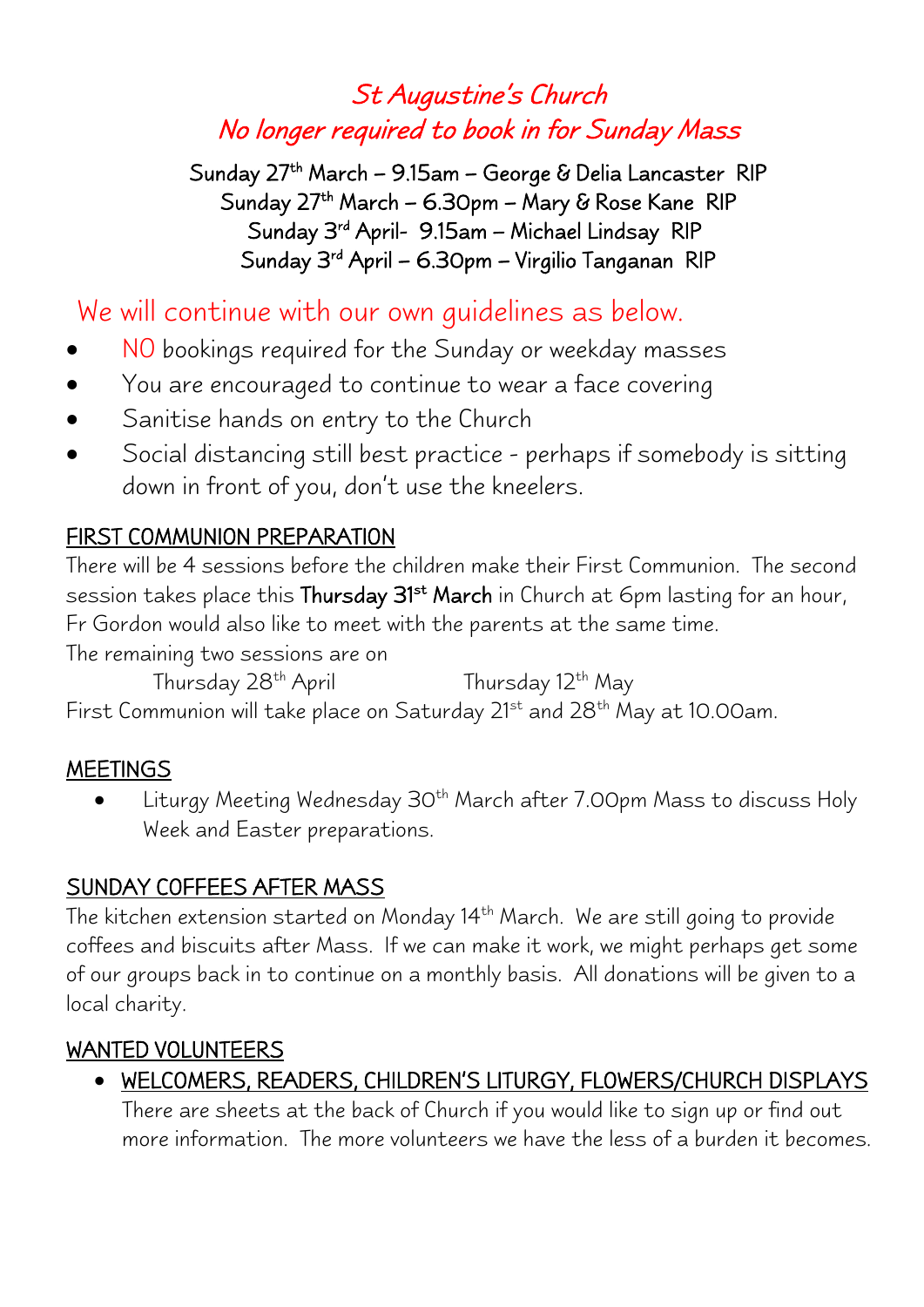

## BRITISH SUMMER TIME CLOCKS GO FORWARD 1 hour on Sunday <u>27th March 1.00 am</u>



## BREAK FOR LENT 2022

These have been organised by Churches Together in Darlington in support of Christian Aid. The venue is St Cuthbert's Church Parish Hall, 10.30am for coffee/biscuits followed by the speaker at 11.00 am. It is planned to finish by 11.30 am. Suggested minimum donation £2

Monday 28th March – Rev James Harvey – Anglican Monday 4th April – Rev John Bower - Methodist

## SVP MASS ON FRIDAY APRIL 1ST

The evening mass will be for the intentions of our Conference. We will remember those who we visit and have visited in the past. We will pray for all who have contributed so much over the years to the work that we do, including of course those who make it possible through their financial contributions and their prayers. During mass we will welcome our new president, Brenda Hasler and acknowledge the wonderful contribution of David Watson, our president of many years. During his period of office, our conference has developed from a very small number into the vibrant group that we celebrate today.

All are welcome to join us.

## HOGARTH ALPHA - ON LINE

Do you want to explore your faith and ask the big questions on life? Then try Alpha! It's starting once again for our deanery and beyond, on *the 2f<sup>st</sup> April at 7.30* for 12 weeks online.

Further information about Alpha can be found on the Hogarth Alpha partnership face book page and please invite your friends. Siobhan Casswell will be happy to answer any questions!

Please email [Hogarthalphaonline@gmail.com](mailto:Hogarthalphaonline@gmail.com) to register your wish to attend or for further information re Alpha contact Keld O'Shea on this email.

## MARRIAGE CARE – VOLUNTEERS NEEDED!

Catholic Marriage Care are looking for Marriage Preparation Facilitators to help prepare couples for the Sacrament of Marriage and Trustees to join the national board. Find out more about how you could help support couples and families at: [www.marriagecare.org.uk](http://www.marriagecare.org.uk/) or email [volunteer@marriagecare.org.uk.](mailto:volunteer@marriagecare.org.uk)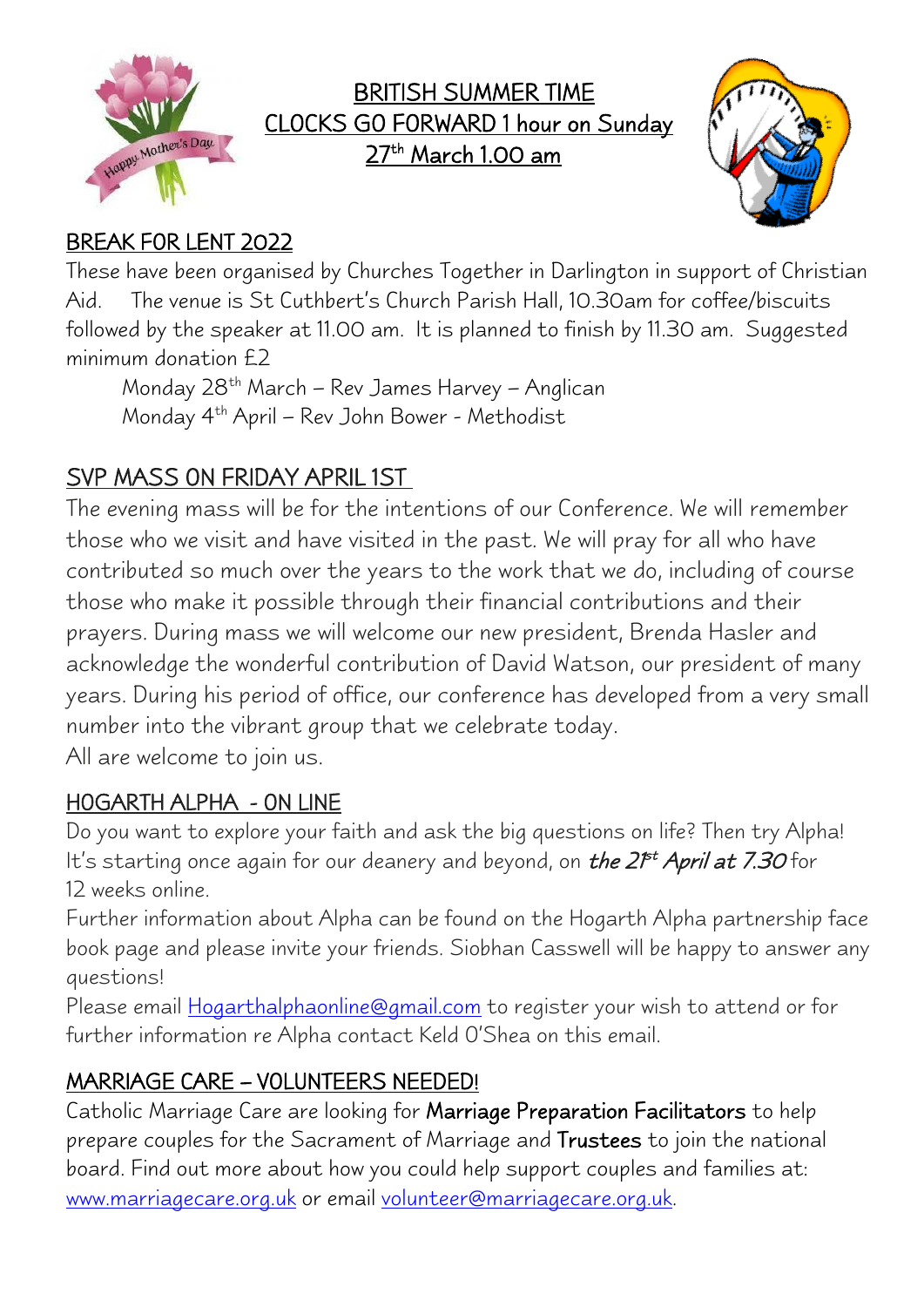#### First Reading; Joshua 5:9-12

The Lord said to Joshua, Today I have taken the shame of Egypt away from you. The Israelites pitched their camp at Gilgal and kept the Passover there on the fourteenth day of the month, at evening in the plain of Jericho. On the morrow of the Passover they tasted the produce of that country, unleavened bread and roasted ears of corn, that same day. From that time, from their first eating of the produce of that country, the manna stopped falling. And having manna no longer, the Israelites fed from that year onwards on what the land of Canaan yielded.

#### PSALM

Taste and see that the Lord is good.

#### Second Reading: 2 Corinthians 5:17-21

For anyone who is in Christ, there is a new creation; the old creation has gone, and now the new one is here. It is all God's work. It was God who reconciled us to himself through Christ and gave us the work of handing on this reconciliation. In other words, God in Christ was reconciling the world to himself, not holding men's faults against them, and he has entrusted to us the news that they are reconciled. So we are ambassadors for Christ; it is as though God were appealing through us, and the appeal that we make in Christ's name is: be reconciled to God. For our sake God made the sinless one into sin, so that in him we might become the goodness of God.

## Gospel: Luke 15:1-3.11-32

The tax collectors and the sinners were all seeking the company of Jesus to hear what he had to say, and the Pharisees and the scribes complained. 'This man' they said 'welcomes sinners and eats with them.' So he spoke this parable to them:

'A man had two sons. The younger said to his father, "Father, let me have the share of the estate that would come to me." So the father divided the property between them. A few days later, the younger son got together everything he had and left for a distant country where he squandered his money on a life of debauchery.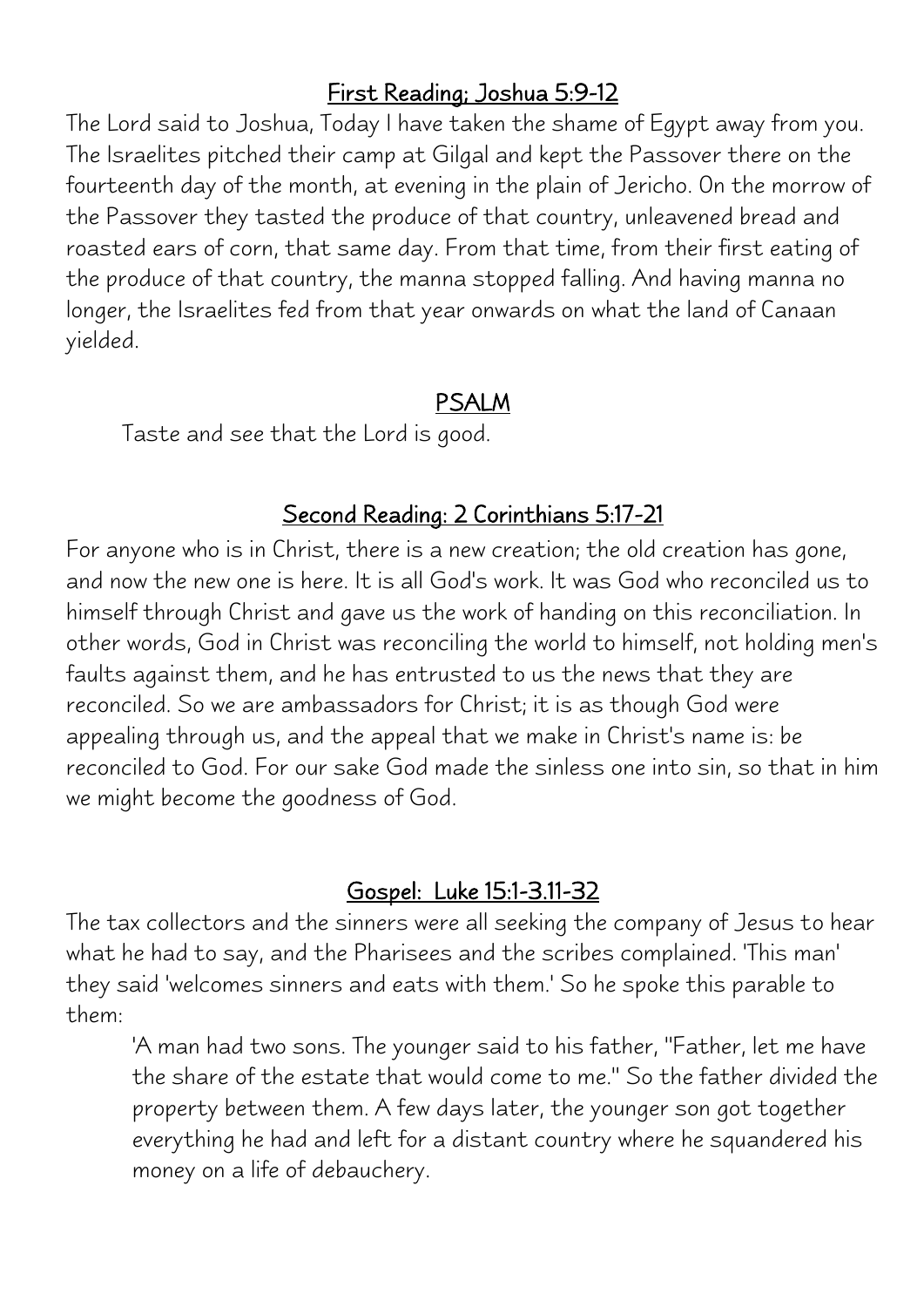'When he had spent it all, that country experienced a severe famine, and now he began to feel the pinch, so he hired himself out to one of the local inhabitants who put him on his farm to feed the pigs. And he would willingly have filled his belly with the husks the pigs were eating but no one offered him anything. Then he came to his senses and said, "How many of my father's paid servants have more food than they want, and here am I dying of hunger! I will leave this place and go to my father and say: Father, I have sinned against heaven and against you; I no longer deserve to be called your son; treat me as one of your paid servants." So he left the place and went back to his father.

'While he was still a long way off, his father saw him and was moved with pity. He ran to the boy, clasped him in his arms and kissed him tenderly. Then his son said, "Father, I have sinned against heaven and against you. I no longer deserve to be called your son." But the father said to his servants "Quick! Bring out the best robe and put it on him; put a ring on his finger and sandals on his feet. Bring the calf we have been fattening, and kill it; we are going to have a feast, a celebration, because this son of mine was dead and has come back to life; he was lost and is found." And they began to celebrate.

'Now the elder son was out in the fields, and on his way back, as he drew near the house, he could hear music and dancing. Calling one of the servants he asked what it was all about. "Your brother has come" replied the servant "and your father has killed the calf we had fattened because he has got him back safe and sound." He was angry then and refused to go in, and his father came out to plead with him; but he answered his father, "Look, all these years I have slaved for you and never once disobeyed your orders, yet you never offered me so much as a kid for me to celebrate with my friends. But, for this son of yours, when he comes back after swallowing up your property - he and his women - you kill the calf we had been fattening."

'The father said, "My son, you are with me always and all I have is yours. But it was only right we should celebrate and rejoice, because your brother here was dead and has come to life; he was lost and is found." '

© 1966, 1967 and 1968 by Darton, Longman and Todd, and Doubleday and Co Inc., and used by permission.

DIOCESAN LENTEN REFLECTIONS The Lenten Reflections are now available to download (in two parts) from the Diocesan website. Father Sean Hall continues to offer his weekly reflections on the Sunday Readings – available to read online or download.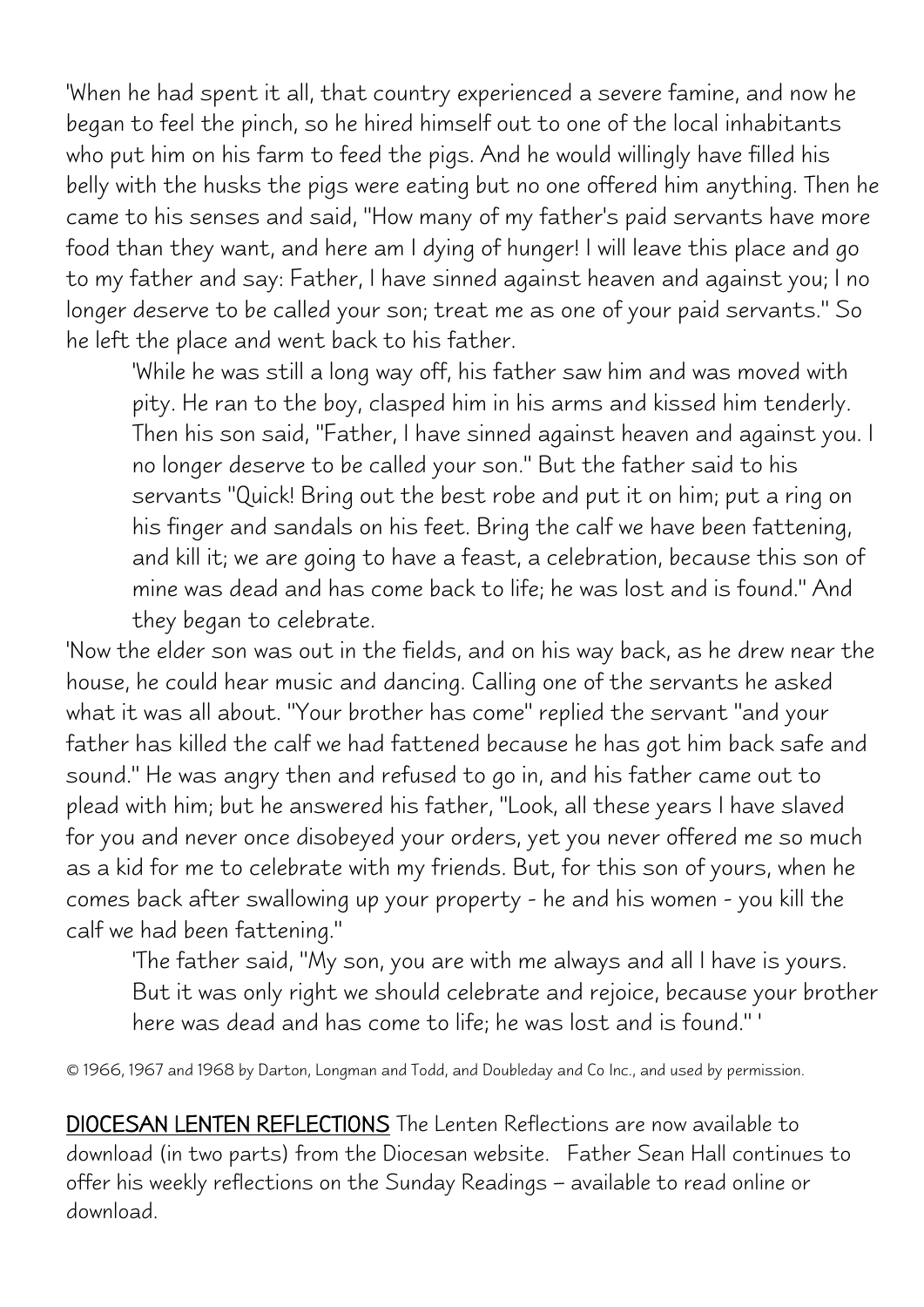## JUSTICE & PEACE

Diocesan response to the Ukraine Crisis – A Message From Fr Adrian Tuckwell Episcopal Vicar for Caritas

The Diocese of Hexham and Newcastle is looking into how it can safely welcome and support any Ukrainian Refugees who may find their way to the North East.



Working with CSAN (Caritas Social Action Network) diocesan departments and project volunteers are looking at properties which we may be able to use; safeguarding and support for the individual families who will come and how we can support our own parishioners who are generously offering their property and homes as places of refuge.

We will keep you informed on the developments we make.

I also take this opportunity to thank you for the many donations which the Polish Community have received and for the church collections you are taking in parishes across the diocese. Once again, the people of our diocese are showing their faith in action.

Please also continue to pray for the people of Ukraine and, of course, refugees from so many places of war, violence and persecution. Perhaps you may like to join me and so many others in using this prayer from Pope Francis for all who have left their homelands:

Merciful God, we pray to you for all the men, women and children who have died after leaving their homelands in search of <sup>a</sup> better life.

Though many of their graves bear no name, to you each one is known, loved and cherished.

May we never forget them but honour their sacrifice with deeds more than words. We entrust to you all those who have made this journey, enduring fear,

uncertainty and humiliation, in order to reach <sup>a</sup> place of safety and hope. Just as you never abandoned your Son as he was brought to <sup>a</sup> safe place by Mary and Joseph, so now be close to these, your sons and daughters, through our tenderness and protection.

In caring for them may we seek <sup>a</sup> world where none are forced to leave their home and where all can live in freedom, dignity and peace.

Merciful God and Father of all, wake us from the slumber of indifference, open our eyes to their suffering, and free us from the insensitivity born of worldly comfort and self-centredness.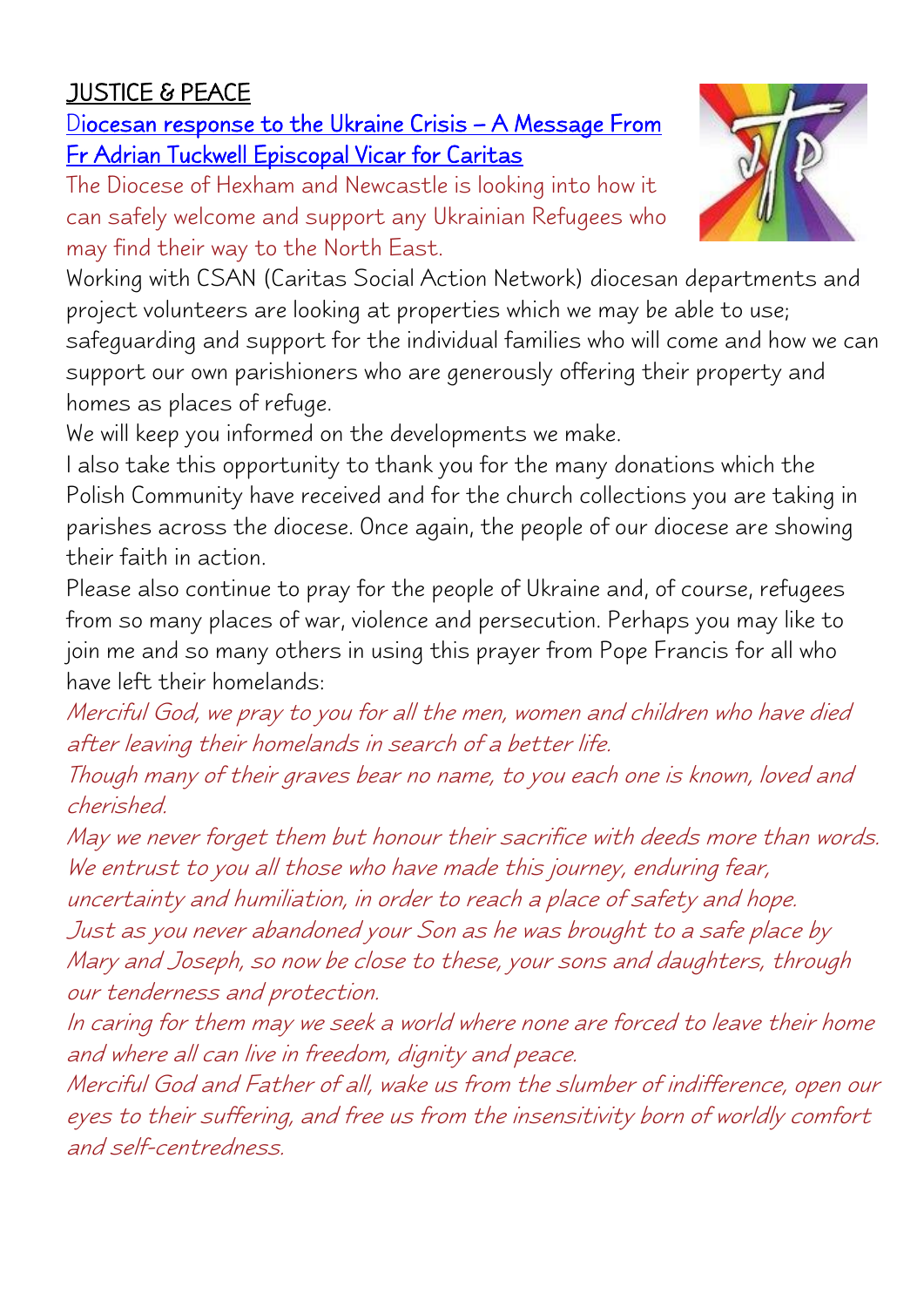UPDATE The first meeting of the above took place Thursday afternoon. Proposals have to be given the go-ahead from the Trustees of the Diocese. Once this is received a statement will come to parishes (which should be this week) and give parishes/parishioners/others a way to support our brothers and sisters in Ukraine.

## Finding Christ in the Eucharist, the poor and creation - A time of reflection April 9<sup>th</sup> 10.30am –12.30pm via zoom

This morning of reflection aims at widening our understanding about the connection between the Eucharist, food justice and the ecological crisis we are in. It will explore how we are nourished by the Eucharist and are invited to nourish others and the whole of creation.

Speaker is Fr. Chris Hughes and there will be an opportunity for sharing. [https://www.eventbrite.co.uk/e/finding-jesus-in-the-eucharist-the-poor-and](https://www.eventbrite.co.uk/e/finding-jesus-in-the-eucharist-the-poor-and-creation-tickets-276896313327)[creation-tickets-276896313327](https://www.eventbrite.co.uk/e/finding-jesus-in-the-eucharist-the-poor-and-creation-tickets-276896313327)



## PRAY WITH UKRAINE, PRAY FOR UKRAINE, PRAY FOR PEACE

Моліться з Україною, моліться за Україну, моліться за мир

We pray for the Church: that in this time of crisis, she may speak words of truth and justice, act with compassion and be a sign of Christ's love for all those who are suffering. Lord in your mercy…

## MASS INTENTIONS

We are running low on mass intentions for the masses that take place during the week. If you would like a Mass for a special anniversary, remembrance or a personal intention there are envelopes available in Church. These can be left on the collection plate or handed to Fr Gordon. Thank you.